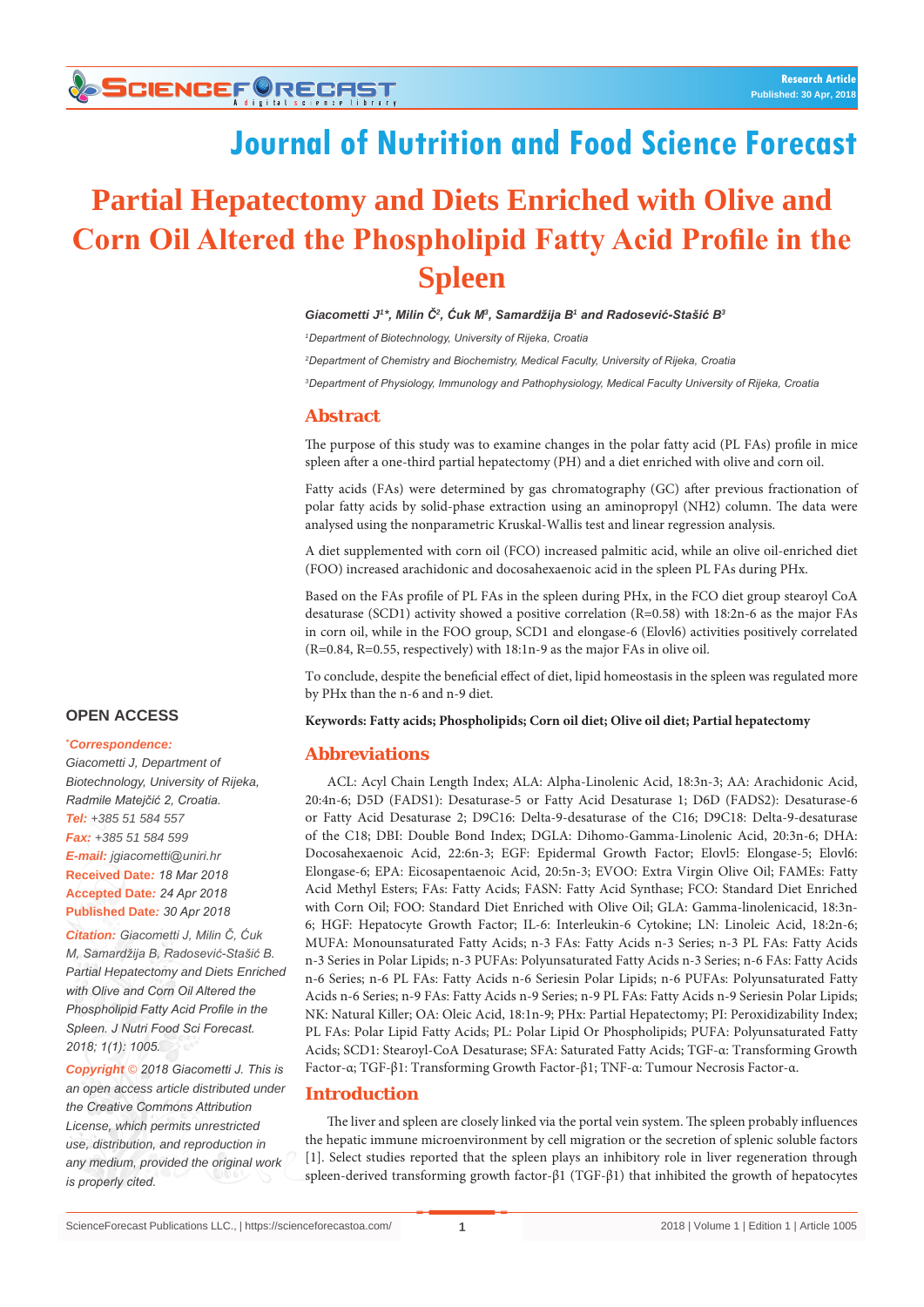

in animals [2,3] and in this way, promoted tissue fibrosis in the liver [4,5]. Although the liver has a great regenerative capacity, it is reduced during liver damage or resection and causes changes in tissue architecture [6]. Liver regeneration induces the proliferation of the main non-parenchymal cells of the liver [7]. In this process are involved many growth factors and cytokines such as the hepatocyte growth factor (HGF), the tumour necrosis factor-α (TNF-α), interleukin-6 (IL-6), the transforming growth factor-α (TGF-α), and the epidermal growth factor (EGF) [8]. During liver injury, several other organs, such as the kidney, the lung and the spleen produce HGF in response to HGF-inducers [5]. These changes alter the cell membrane and its lipid composition, and also modify the fatty acid metabolism.

The membrane proliferation implies major changes in the metabolism, traffic and re-modelling of intracellular membranes and their lipid constituents such as phospholipids (PLs). The PL fatty acid composition contributes significantly to the physical and biochemical properties of membranes. Their changes have a wide range of effects regarding the integrity of cellular membranes, fluidity, the activity of membrane enzymes and the affinity of growth factor receptors. Membrane PLs are in a constant process of degradation/resynthesis, and theamount of each PLs depends on the cell type and has characteristic fatty acids (FAs) [9,10]. The biosynthesis of unsaturated fatty acids is presented in Figure 1.

Dietary fats affect several roles in the body; as a source of energy and structural components of cells, for cell growth and differentiation and in the regulation of gene expression of lipid, and for carbohydrate and protein metabolism [11,12]. The seroles attributed to FAs and their metabolites, which act directly on specific transcription factors and regulate gene transcription, and indirectly on gene expression through their effects on specific enzyme-mediated pathways or pathways

**Table 1:** The fattyacidcomposition of theuseddiets and dietaryoils (g/100g).

| <b>Fatty acid</b> | <b>Control diet</b> | Olive oil    | FOO diet | Corn oil | FCO diet |  |
|-------------------|---------------------|--------------|----------|----------|----------|--|
| 14:00             | n.d.                | n.d.         | n.d.     | 0.01     | n.d.     |  |
| 16:00             | 18.42               | 11.36        | 14.01    | 13.63    | 15.43    |  |
| 18:00             | 2.83                | 2.66         | 2.72     | 1.44     | 1.96     |  |
| 20:00             | n.d.                | 0.43         | 0.27     | 0.14     | 0.09     |  |
| 22:00             | n.d.                | n.d.         | n.d.     | 0.05     | 0.03     |  |
| 24:00:00          | n.d.                | 0.09         | 0.06     | 0.07     | 0.04     |  |
| $16:1n-7$         | 0.85                | 0.93         | 0.9      |          | 0.36     |  |
| $18:1n-9$         | 21.19               | 74.48        | 54.5     | 25.37    | 23.8     |  |
| 20:1n-9           | n.d.                | 0.38         | 0.24     |          | 0.61     |  |
| 22:1n-9           | n.d.                | n.d.         | n.d.     | 0.76     | n.d.     |  |
| 18:2n-6           | 51.8                | 9            | 25.05    | 57.06    | 55.09    |  |
| 18:3n-3           | 4.9                 | 0.67         | 2.26     | 0.3      | 2.03     |  |
| $\Sigma$ 3- $V$   | 4.9                 | 0.67<br>2.26 |          | 0.3      | 2.03     |  |
| Σ 6-              | 51.8                | 9            | 25.05    | 57.06    | 55.09    |  |
| $\Sigma$ 9-       | 21.19               | 74.86        | 54.74    | 27.1     | 24.41    |  |
| $n - 9/n - 6$     | 0.41                | 8.32         | 2.18     | 0.48     | 0.44     |  |
| ΣΑΦ               | 21.25               | 14.54        | 17.06    | 15.49    | 17.55    |  |
| ΣΑΦΜ              | 22.04               | 75.79        | 55.63    | 27.16    | 24.77    |  |
| ΣΑΦΠ              | 56.7                | 9.67         | 27.31    |          | 57.11    |  |

that involve changes in membrane lipid/lipid raft composition [13,14]. Several studies reported their effect on immuneresponse and immunomodulation [15-17] and changes in gutmicrobiota control the occurrence of metabolic diseases [18-20]. PUFAs and MUFAs act on immuno-modulation in lymphocyte proliferation [21], production of cytokines [22], modification of cell surface molecules [23], change phagocytic activity [24,25], and alter natural killer (NK) cell activity [26]. Fatty acids of n-6 series are immunosuppressors, while n-9 FAs and n-3 FAs are immunomodulators [25-28].

As reported previously, a partial hepatectomy (PHx) induced the changes in liver PLs FAs, while olive and cornoil supplemented diet saffected PL Fas alteration during PHx [29].

This study explores the effect of one-third PHx on changes in splenic PL FAs and theeffect of corn and oliveoilsupplementeddiets on splenic PL FAsduring PHx. Ourhypothesisisbased on thephysiological and pathophysiologicalinterconnection of theliver and spleen due to anincrease of portal hypertensionafterliversurgery, increased HGF, theincreasedpooling of plateletsinthe spleen as well as a response to oxidativestressdue to PHx inthe spleen.

#### **Materials and Methods**

#### **Chemicals and reagents**

The used chemicals and reference compounds for gas chromatography (GC) were purchased from Sigma (St. Louis, MO, USA). Solvents were of the highest reagent grade available. The extra-virgin olive oil (EVOO) used for the preparation of the diet was obtained from Agroprodukt, d.o.o. (Vodnjan, Croatia) and the refined corn oil was purchased from Oleifico Zucchi S.p.A, Cremona, Italy. Total phenols in EVOO were 279 GAE mg/kg.

The solid-phase extraction cartridges,  $NH<sub>2</sub>$  (Bond Elut, 3ml volume, 500mg sorbents) used for the lipid classes separation were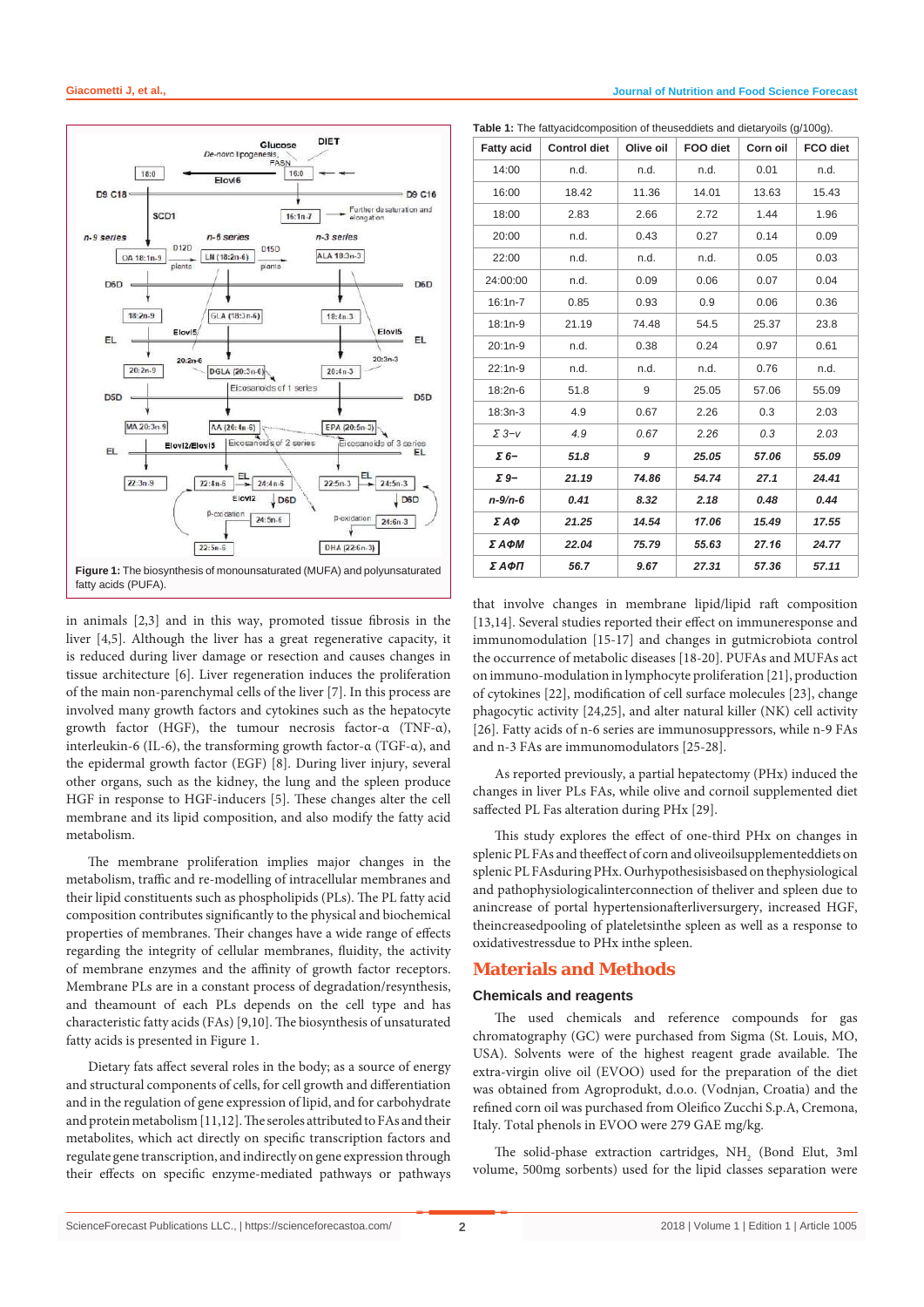

purchased from Varian (Harbor City, CA, USA).

#### **Diets and animals**

A stock standard diet (pellet, type 4RF21 GLP, Mucedola, Settimo Milanese, Italy) wasused as the standard dietinallexperiments. Olive and cornoil were added to thestock standard diet to a 5% w/w, (5 g of oil to 100 g of standard dietpellets) for preparation of theoliveoil (FOO) and cornoil (FCO) enricheddiets. Diets were freshlypreparedonce a week by theaddition of theappropriateamounts of oils, gasseswith  $\mathrm{N}_\mathrm{2}$  and were stored at 0-4 °C to minimizefattyaciddegradation. The FAscomposition of dietaryoils and dietsisshownin Table 1.

Male Balb/c mice (Medical Faculty, Rijeka, Croatia), at the age of 2-3 months and weight of at least 25g to 30g, were acclimated for 1 week at a temperature of  $(21-23 \degree C)$  and in a humidity controlled facility on a 12h light/dark cycle. After the acclimatisation period, animals were divided into three groups as follows: Group 1 (Control) standard diet fed mice; Group 2 (FOO) olive oil fed mice; Group 3 (FCO) corn oil fed mice. Body weight and food intake were monitored during the study. Control group animals (standard diet, FCO, FOO) without surgical hepatectomy were sacrificed after three weeks. The remaining animals of each group were subjected to 1/3 PHx under anaesthesia and were then sacrificed on days 1, 2 and 7 after PHx. The spleen and a portion of the same region of regenerated liver in all cases were removed by plastic instruments, washed several times with a saline solution (0.9% w/w, NaCl) to remove blood, and immediately weighed and stored at -80°C until the analysis. To avoid possible diurnal variability, all operations were performed between 8:00–9:00 a.m.

All experimental procedures were perform edincompliance with the Declaration of Helsinki and were approved by the Ethical Committee of the Medicalfaculty, University of Rijeka.

#### **Lipid analyses**

The FAs composition of the dietary oil was determined according to the modified EC Regulation 2568/91 (EEC) [30] by gas chromatographic analysis. In brief, fatty acid methyl esters (FAMEs) were prepared at 100°C by acid-catalyzed transesterification of oils under reflux over a period of four hours with 2M methanolhydrochloric acid containing 0.01% (w/v) butylated hydroxyl toluene

(BHT). The obtained mixture was extracted with petroleum ether and FAMEs were evaporated in a rotating evaporator to dryness. The same procedure was used for the preparation of FAMEs extracted from pellets and the pellet enriched FCO and FOO diets. Test portions, in the form of the FAMEs, were performed in duplicate and 1µl of each sample solute in hexane was injected.

Total lipids from tissues were extracted from tissues with chloroform/methanol (CM, 2:1, v/v) according to Folch et al. [31] containing 0.01% BHT as an antioxidant. The PL FA composition in the spleen tissue was determined after lipid class fractionation according to Giacometti et al. [32]. Briefly, the total lipid extracts were fractionated and purified by solid-phase extraction (SPE), and the polar lipids were separated on the  $\mathrm{NH}_2$  column. Next, FAs of the polar lipids were transmethylated with methanol/*n*-hexane/sulphuric acid (75:25:1, v/v) at 90°C for 90min, extracted using petroleum ether and analysed using GC.

GC analyses were carried out using an Auto system XL (Perkin-Elmer, Norwalk, CT, USA) with a flame-ionization detector (FID). Chromatography software from Perkin-Elmer Nelson (Turbochrom 4, rev. 4.1.) was used for data acquisition from the FID. A capillary SP-2330 column (Supelco, Bellefonte, PA, USA), 30m x 0.32mm I.D. of 0.2mm film thickness was used. Helium was used as the carrier gas with split injection (100:1). The analyses were carried out in programmed temperature mode from 140 to 220°C, at 5°C/min and then isothermal for 25min. The detector temperature was 350°C and the injector temperature was 300°C. The results of individual FAs were expressed as a percentage of the polar lipid fraction.

#### **Calculations and statistics**

SFAs were calculated as SFAs = Σ% (14:0+16:0+18:0+20:0+22:0 +24:0), MUFAs as MUFAs =  $\Sigma\%$  (14:1+16:1+18:1+20:1) and PUFAs as PUFAs = Σ% (PUFA*n*-3 + PUFA*n*-6). PUFAs *n*–3 were calculated as PUFAs, *n*–3 = % (20:5*n*-3+22:5*n*-3+22:6*n*-3) and PUFAs *n*–6 as PUFAs, *n*–6 = Σ% (18:2*n*-6+18:3*n*-6+20:2*n*-6+20:3*n*-6+20:4*n*-6+22:4*n*-6). The delta-9-desaturation ratio of the C16 was calculated as D9C16 = 16:1*n*-7/16:0 and the delta-9-desaturation ratio of the C18 as D9C18=18:1*n*-9/18:0. The delta-6 desaturation ratio was calculated as D6D=[(18:3*n*-6+20:3*n*-6)/18:2*n*-6] and the delta-5 desaturation ratio was calculated as D5D=[(20:4*n*-6/(20:3*n*-6)]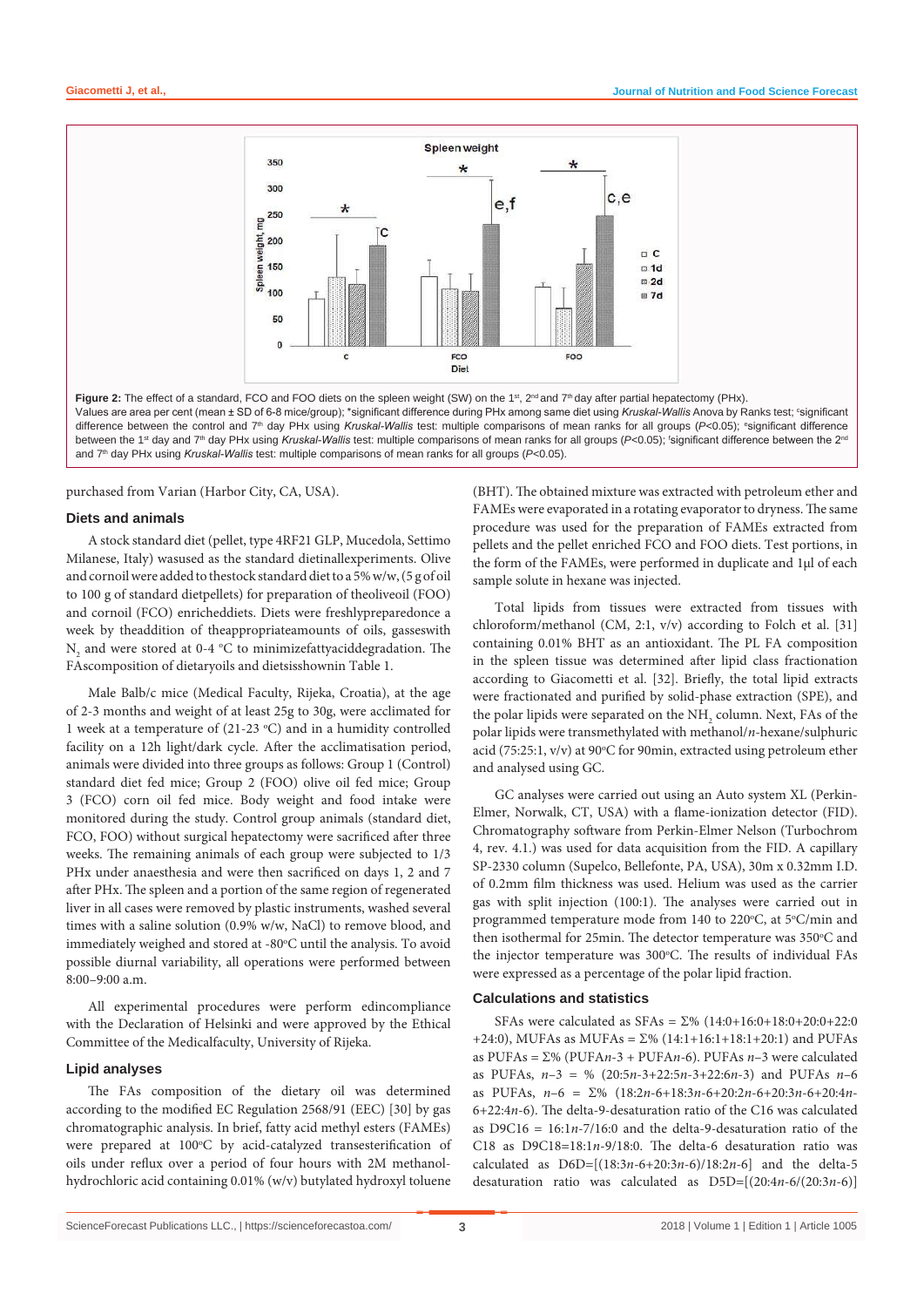

**Figure 3:** The desaturase-5 (D5D), desaturase-6 (D6D), stearoyl-CoAdesaturase (SCD1) and elongase-6 (Elovl6) ratiosinthe spleen (A and C), and in the liver (B and D) on the 1<sup>st</sup>, 2<sup>nd</sup> and 7<sup>th</sup> day after partial hepatectomy (PHx).

Values are area per cent (mean ± SD of 6-8 mice/group); \*significant difference during PHx among same diet using *Kruskal-Wallis* Anova by Ranks test; ªsignificant difference between the control and 1<sup>st</sup> day PHx using *Kruskal-Wallis* test: multiple comparisons of mean ranks for all groups (P<0.05); <sup>b</sup>significant difference between the control and 2<sup>nd</sup> day PHx using *Kruskal-Wallis* test: multiple comparisons of mean ranks for all groups (P<0.05); <sup>c</sup>significant difference between the control and 7<sup>th</sup> day PHx using *Kruskal-Wallis* test: multiple comparisons of mean ranks for all groups (P<0.05); dignificant difference between the 1st and 2<sup>nd</sup> day PHx using *Kruskal-Wallis* test: multiple comparisons of mean ranks for all groups (P<0.05); <sup>e</sup>significant difference between the 1<sup>st</sup> day and 7<sup>th</sup> day PHx using Kruskal-Wallis test: multiple comparisons of mean ranks for all groups (P<0.05); 'significant difference between the 2<sup>nd</sup> and 7<sup>th</sup> day PHx using *Kruskal-Wallis* test: multiple comparisons of mean ranks for all groups (*P*<0.05).

[33]. Stearoyl-CoA desaturase 1 (SCD1) activity has been estimated using precursor fatty acid ratios 16:1*n*7/16:0 or 18:1*n*9/18:0 and was calculated as  $(18:1n9+16:1n7)/(18:0+16:0)$ , and the elongase-6 ratio (Elovl6) was calculated as (18:1*n*9+18:0)/(16:1*n*7+16:0). The ratio of 18:2*n*-6/20:4*n*-6 represents the activity of enzymes in the biosynthetic pathway of 20:4*n*-6 from 18:2*n*-6, and the 22:6*n*-3/20:4*n*-6 ratio represents the activity of enzymes in the biosynthetic pathway of 22:6*n*-3 from 20:4*n*-6.

The average chain length (ACL) was calculated as  $ACL = \sqrt{\Sigma\%}$ Total<sub>14</sub> x 14) + ...+ ( $\Sigma$ % Total<sub>n</sub> x n)]/100 (n=carbon atom number). The double bond (DBI) index was calculated as DBI=Σmol% of unsaturated fatty acids of an x number of double bonds of each

unsaturated fatty acids. The peroxidizability index (PI) was calculated as PI = [(%Monoenoic x 0.025) + (%Dienoic x 1) + (%Trienoic x 2) + (%Tetraenoic x 4) + (%Pentaenoic x 6) + (%Hexaenoic x 8)] [34].

GC data were evaluated with Statistica (data analysis software system), version 13 (TIBCO Software Inc., 2017). The statistical analysis was performed using the nonparametric Kruskal-Wallis Anova by Ranks and Kruskal-Wallis Multiple Comparisons p values (2-tailed) among PHx in each diet group, and between time points of PHx in each diet group, respectively. Statistical significance was assumed, given P < 0.05, and the data are reported based on the mean  $(SD)$ .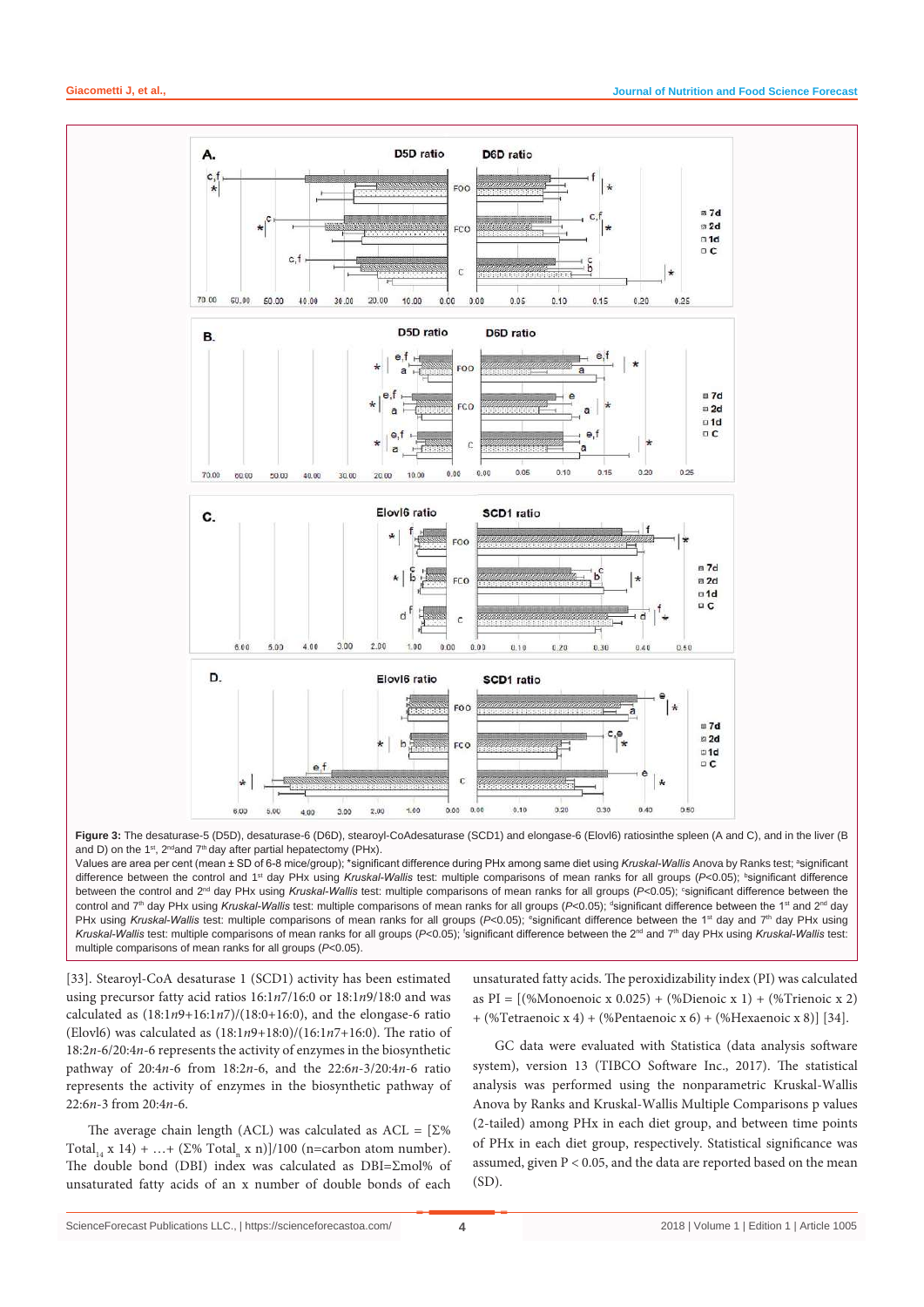A linear regression analysis used the least square method used in significant correlation determination of individual parameters in the liver and spleen tissues.

#### **Results and Discussion**

The liver has the unique capability to restore lost tissue mass after resection by compensatory liver growth. That process is recognized as a liver regeneration. The liver grows rapidly, immediately after resection of more than 50% of its mass. The potential for liver regeneration is different and depends on the degree of liver damage; the response to one-third PHx is moderate and maximal for twothird PHx [35,36]. Because of the close connection between the liver and the spleen, *via* the portal vein system, after liver injury, the destroyed blood cells accumulate in the spleen and thus result in an enlarged spleen [5]. However, the volume of liver resection does not affect the spleen hypertrophy, and then it depends on common regulatory factors [37]. Moreover, it is reported that a hepatectomy stimulates DNA synthetic activity in the spleen [38] by confirming the hypothesis on stimulating growth factors [39]. It is implied that liver regeneration affects signalling pathways, thus ensuring the synchronized proliferation of liver cells and modulation of their cell membranes and the membranes of other associated tissues as the spleen.

As shown in Figure 2, the spleen weight was significantly altered in all used diets during PHx. In the group fed a standard diet it was increased, while it was reduced in the groups FCO and FOO. Although in 1/3 pH a minor degree of liver damage was observed, which can induce moderate stimulus for liver regeneration, we found that the spleen significantly enlarged on day 7 after PHx in all examined groups. A diet supplemented with olive oil has the most effect on spleen enlargement (Figure 1).

It is well established that FAs and their metabolites are implicated in essential aspects of cellular signalling including controlling cell growth, the inducing and regulating of apoptosis as well as having a protective effect on immunological response.

The dynamics of 1/3 PHx affected the PL FAs profile in the spleen tissue as shown in Table 2. In the group fed a standard diet, the n-3 and MUFAs class changed statistically during PHx. Although SFAs and PUFAs did not change significantly, their fatty acids as 18:0, 20:0, 24:0, 20:5n-3 and 22:6n-3 were altered. However, when the splenic PL FAs profile was compared, marked changes were found in the liver previously as reported [29]. The main n-3 PUFAs, eicosapentaenoic acid (EPA) and docosahexaenoic acid (DHA) in the spleen changed markedly during PHx and decreased on day 7 (Table 2). Furthermore, the PHx changed significantly: 18:0, 20:0, 24:0, as well as 16:1n7, 18:1n9 and 20:1n-9.

The n-3 PL FAs in the spleen negatively correlated with MUFAs in the group fed a standard diet and the FOO group (R=-0.63, R=- 0.79, respectively), identically as with the liver [29].

Diets enriched with olive and corn oil changed significantly PL PUFAs in the spleen, as well as n-6 PUFAs during PHx. As shown in Table 1, a diet enriched with 5% FCO contains 55.09% of n-6 FAs, while a 5%-enriched FOO diet contains 55.63% MUFAs. The major FA in an FCO diet is linoleic acid (18:2n-6) at 55.09%, and oleic acid at 54.50% was the largest FAs in the 5%-enriched FOO diet. The application of the FOO diet increased 5.32-fold the n-9 FAs as compared to the standard diet, and 4.95-fold compared to the FCO diet.

Arachidonic acid (AA, 20:4n-6) was the largest in PUFA type in the spleen, ranging from 13.34 to 19.91% in the group FCO diet, and from 9.50 to 18.11% in the group FOO diet. In addition, it was observed that 20:4n-6 decreased in the FCO group during PHx, while it increased in the FOO group on day 7. The FCO diet is rich in 18:2n-6 FA, however, its intake increased 18:2n-6 PL FAs in spleen in the group without PHx. In addition, 18:2n-6 PL FA decreased significantly during PHx in the group of the FCO diet as well as in other groups with and without supplementation. However, although 18:1n-9 is the highest in the FOO diet, their increase in the splenic PL FAs was observed on the  $2<sup>nd</sup>$  days and decreased on day 7 following initiation of PHx (Table 2). Palmitic acid (16:0) was practically unchanged during PHx in the group fed a standard diet, while the group FCO and the group FOO diet showed a decrease and then an increase, respectively. Stearic acid (18:0) showed a similar trend (see Table 2). More changes in PL FAs was found in the liver after consumption of all studied diets during PHx [29] (data in additional Table S2).

A hyperlipidic diet that contained saturated FAs induces more death in splenic lymphocytes *via* apoptosis than the diet that contained unsaturated FAs [40]. Oleic acid is recognized as a trigger for cell death in mammary epithelial cells [41], while palmitate is a trigger for cell death in macrophages [42-44]. Oleic acid also prevented apoptosis by induction with *t*10, *c*12-linoleic acid [45], reduced cell growth *via* stearic acid-induced inhibition and suppressed the proinflammatory responses [46] as well as decreasing lipid accumulation and apoptosis in cultured hepatocytes compared to palmitic acid [47]. However, recent studies indicate the important roles of lipids and lipid metabolism in both triggering and executing non-apoptotic regulated cell death [48].

The repair of the lipid membrane is essential for liver regeneration and is associated with apoptosis. Apoptotic cells and cellular components are not removed because they are probably used in the synthesis of lipids, the formation of double-membrane intracellular vesicles and in helping in stabilization or repair of damaged membranes through autophagy [48]. One relevant aspect of membrane proliferation during cell death is that phospholipids specific to different organelles may become intermixed within newly formed membrane structures such as vacuoles [48,49].

Dietary 18:2n-6 promotes cell apoptosis in the hepatocytes in rats fed palm oil compared to rats receiving palm oil alone [50], however, apoptosis was not observed if hepatoma cells were cotreated with palmitic acid [51]. Oleic acid promoted the formation of triglyceride-enriched lipid droplets that induced autophagy and had a minimal effect on apoptosis. Palmitic acid suppressed autophagy due to poor conversion into triglyceride-enriched lipid droplets and thus, significantly induced apoptosis [52]. That implies that diets supplemented with corn and olive oil have perhaps a different effect on autophagy, and thus on apoptosis. Given the different effect on the PL FAs in the spleen, and especially in the liver, these diets can differently affect liver regeneration.

For the betterment of knowledge of the potential benefits of dietary fatty acid composition, Svahn et al. [53] investigated the dietary effect on the transcriptome profile of some tissues including the spleen. They found that the greatest effect of a high-fat diet rich in PUFAs on tissue transcriptomics was observed in the spleen, while by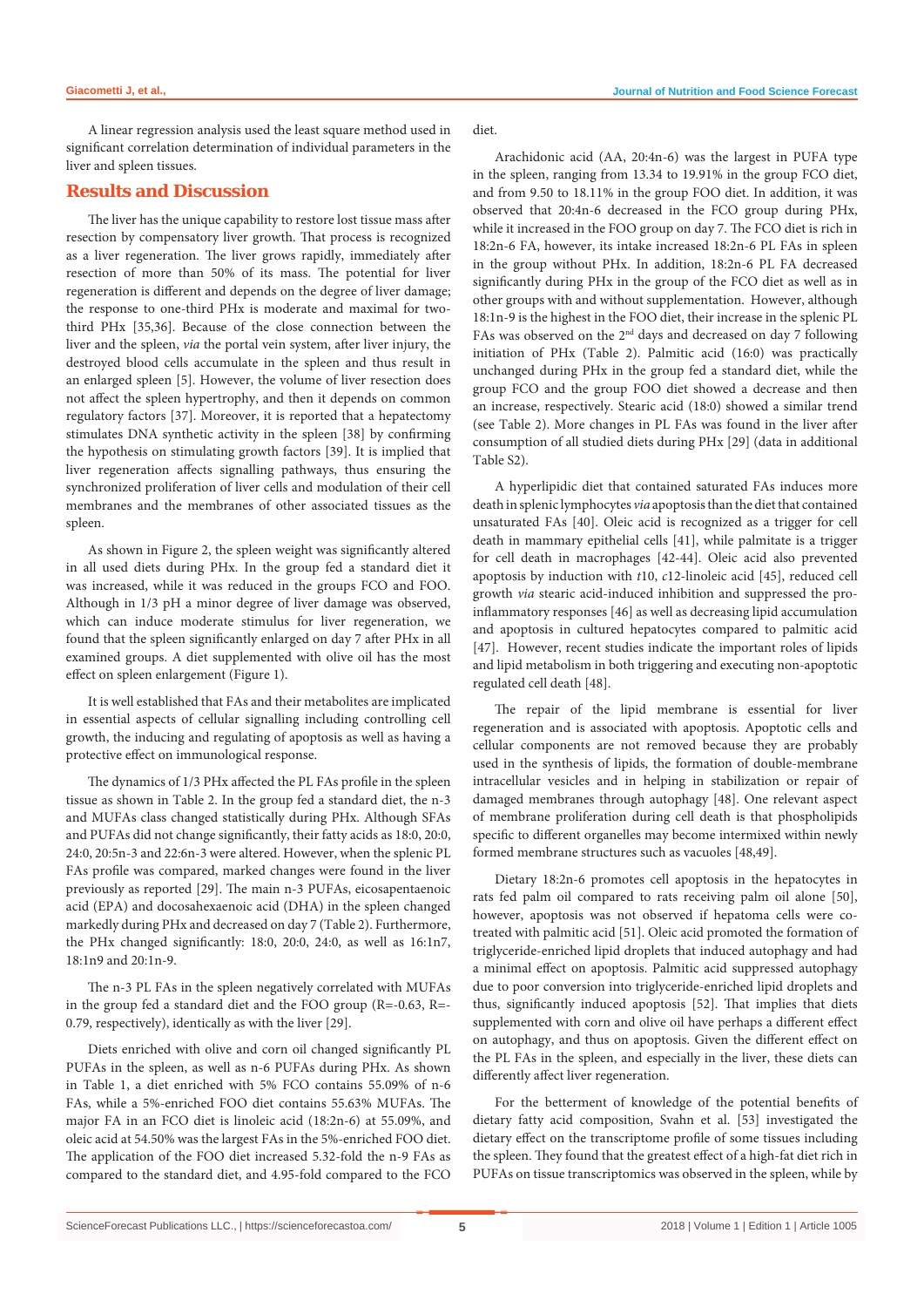| Fatty<br>acids | <b>Control diet</b> |                              |                          |                                | FCO diet           |                              |                              | FOO diet                       |                    |                              |                              |                              |
|----------------|---------------------|------------------------------|--------------------------|--------------------------------|--------------------|------------------------------|------------------------------|--------------------------------|--------------------|------------------------------|------------------------------|------------------------------|
|                | Control             | pHx                          |                          |                                | Control-           | pHx                          |                              | Control-                       | pHx                |                              |                              |                              |
|                |                     | 1 <sub>d</sub>               | 2d                       | 7d                             | <b>FCO</b>         | 1 <sub>d</sub>               | 2d                           | 7d                             | <b>FOO</b>         | 1 <sub>d</sub>               | 2d                           | 7d                           |
| $18:2n-6$      | $8.90 + 1.38$       | $9.09 + 0.66$                | $9.54 \pm 1.16$          | $8.53 \pm 0.88$                | $12.10 \pm 2.40^*$ | $10.55 \pm 1.23$             | 10.56±0.55                   | $8.63 \pm 1.50$ <sup>c</sup>   | 7.78±0.50          | $8.08 \pm 0.50$              | $7.41 \pm 0.92$              | $6.54 \pm 1.37$              |
| $18:3n-6$      | $0.73 \pm 0.10^*$   | $0.34 \pm 0.06$              | $0.25 + 0.11$            | $0.15 \pm 0.03$ <sub>c,e</sub> | $0.61 \pm 0.12$ *  | $0.14 \pm 0.11$              | $0.22 + 0.20$                | $0.06 \pm 0.08$ <sup>c</sup>   | $1.00 \pm 0.25$ *  | $0.14 \pm 0.15$              | $0.12 \pm 0.14$              | $0.03 \pm 0.05$ °            |
| $20:2n-6$      | $0.81 \pm 0.09$     | $0.96 + 0.14$                | $0.72 \pm 0.13$          | $0.95 + 0.35$                  | $1.25 \pm 0.17$    | $1.09 + 0.15$                | $1.07 + 0.17$                | $1.00 + 0.29$                  | $1.02 \pm 0.23$    | $0.87 + 0.32$                | $0.66 \pm 0.25$              | $0.77 + 0.26$                |
| $20:3n-6$      | $0.86 + 0.09$       | $0.73 + 0.36$                | $0.55 + 0.20$            | $0.65 \pm 0.21$                | $0.56 \pm 0.04$    | $0.70 + 0.15$                | $0.48 + 0.19$                | $0.72 \pm 0.45$                | $0.73 \pm 0.03$    | $0.53 + 0.20$                | $0.50 + 0.27$                | $0.54 \pm 0.24$              |
| $20:4n-6$      | 13.74±1.35          | $12.20 \pm 1.14$             | $12.53 \pm 2.13$         | 14.90±2.77                     | 19.91±1.08*        | 15.96±1.01                   | $13.34 \pm 3.57$             | 14.90±0.93                     | $11.91 \pm 1.52$ * | $13.01 \pm 1.39$             | $9.50 + 3.59$                | 18.11±6.47 <sup>f</sup>      |
| $\Sigma v - 6$ | $25.03 \pm 2.21$    | $23.32 \pm 1.63$             | 23.60±3.17               | $25.19 \pm 2.69$               | $28.42 \pm 2.73$   | $28.43 \pm 0.72$             | $25.68 \pm 2.82$             | $25.32 \pm 1.99$               | $22.44 \pm 1.29$ * | 22.62±0.92                   | $18.19 + 4.34$               | 25.99±5.61                   |
| $20:5n-3$      | $0.83 \pm 0.13$ *   | $1.41 \pm 0.64$              | $0.99 + 0.28$            | $0.40 \pm 0.11$ <sup>e,f</sup> | $0.68 \pm 0.14*$   | $0.68 + 0.10$                | $0.45 + 0.10$                | $0.71 \pm 0.51$                | $0.84 \pm 0.19*$   | $1.33 + 0.90$                | $0.51 + 0.28$                | $0.40 \pm 0.13^{c,e}$        |
| $22:6n-3$      | 10.46±1.43'         | $10.14 \pm 0.77$             | 10.08±3.19 <sup>b</sup>  | $6.63 \pm 2.32$ <sub>ce</sub>  | $9.89 + 1.50$      | $10.24 \pm 0.49$             | $9.34 \pm 3.54$              | $7.53 \pm 2.87$                | $8.81 \pm 1.20$    | 10.16±1.44                   | $6.14 \pm 3.38$ <sup>d</sup> | $10.71 + 5.77$               |
| $\Sigma v - 3$ | $11.29 + 1.41*$     | $11.55 \pm 1.07$             | $11.07 + 3.30$           | $7.03 \pm 2.42$ c,e            | $10.57 + 1.59$     | $10.92 \pm 0.50$             | $9.79 \pm 3.58$              | $8.23 \pm 2.56$                | $9.66 \pm 1.33$    | $11.49 \pm 1.74$             | $6.65 \pm 3.63$ <sup>d</sup> | $11.11 \pm 5.79$             |
| Σ ΠΥΦΑ         | $36.33 \pm 2.84$    | 34.87±2.09                   | 34.68±4.86               | $32.21 \pm 4.89$               | 39.00±4.23*        | $39.35 \pm 0.63$             | $35.47 \pm 6.35$             | $33.55 + 2.93$ <sup>e</sup>    | 32.10±1.30*        | $34.11 \pm 1.95$             | 24.84±7.94 <sup>d</sup>      | 37.10±11.22                  |
| 14:00          | $0.49 \pm 0.08$     | $0.65 + 0.17$                | $0.56 + 0.16$            | $0.71 \pm 0.12$                | $0.47 + 0.08$      | $0.61 \pm 0.16$              | $0.58 + 0.22$                | $0.74 \pm 0.05$                | $0.51 \pm 0.14$    | $0.74 \pm 0.11$              | $0.75 \pm 0.33$              | $0.60 + 0.20$                |
| 16:00          | 33.86±2.26          | 35.65±0.60 <sup>a</sup>      | $35.68 \pm 2.75^{\circ}$ | $37.75 + 4.11$                 | 32.39±3.46*        | 33.62±1.52                   | 38.43±6.79                   | 40.86±4.23 <sup>e</sup>        | 34.42±3.95         | 34.09±2.61                   | 37.96±4.69                   | 31.53±12.52                  |
| 18:00          | 14.03±1.70*         | $12.34 \pm 1.73$             | 12.76±1.29               | 10.82±0.89 <sup>c</sup>        | 13.35±0.81         | $12.71 \pm 0.55$             | $12.22 \pm 1.12$             | $11.75 \pm 1.76$               | 13.34±2.55         | 13.00±1.26                   | $13.12 \pm 1.45$             | 13.62±4.21                   |
| 20:00          | $0.54 \pm 0.26$ *   | $0.10 \pm 0.14$ <sup>a</sup> | $0.14 \pm 0.11$          | $0.06 \pm 0.03$ <sup>c</sup>   | $0.30 \pm 0.08*$   | $0.11 \pm 0.07$              | $0.10 \pm 0.05$ <sup>b</sup> | $0.14 \pm 0.15$                | $0.50 \pm 0.11$ *  | $0.10 \pm 0.10$ <sup>a</sup> | $0.09 \pm 0.06$ b            | $0.12 \pm 0.06$ c            |
| 24:00:00       | $1.12 \pm 0.47$ *   | $0.42 \pm 0.07$              | $0.35 \pm 0.10^b$        | $0.34 \pm 0.11$ <sup>c</sup>   | $0.47 + 0.18$      | $0.41 \pm 0.18$              | $0.50 + 0.19$                | $0.55 + 0.23$                  | $0.78 + 0.66$      | $0.46 \pm 0.16$              | $0.91 + 1.04$                | $0.75 + 1.65$                |
| Σ ΣΦΑ          | $50.04 \pm 2.58$    | 49.17±1.98                   | $49.57 + 4.12$           | 49.68±3.60                     | 46.98±3.86*        | 47.47±1.47                   | 52.06±6.08                   | 54.04±4.36                     | 49.55±2.76         | 48.38±1.93                   | $52.83 + 6.40$               | $46.61 \pm 9.23$             |
| $16:1n-7$      | $1.63 \pm 0.46^*$   | $2.86 \pm 0.48$              | $2.38 + 0.21$            | $2.06 \pm 0.35$                | $1.20 \pm 0.30^*$  | $1.25 \pm 0.25$              | $1.43 \pm 0.39$              | $0.19 \pm 0.37$ <sup>e,f</sup> | $1.66 \pm 0.59$    | $1.91 \pm 1.07$              | $1.98 + 0.54$                | $1.40 + 0.96$                |
| $18:1n-9$      | $12.00+0.49*$       | 12.86±1.74                   | 12.88±0.93               | $15.53 \pm 2.57$ °             | 12.73±0.97*        | 11.37±0.76                   | 10.59±0.53 <sup>b</sup>      | 11.60±1.33                     | 16.68±2.17*        | $15.02 \pm 1.43$             | 19.70±2.22 <sup>d</sup>      | 14.22±2.04 <sup>f</sup>      |
| $20:1n-9$      | $0.00*$             | $0.24 \pm 0.20$              | $0.47 + 0.14$            | $0.50 \pm 0.15$ °              | $0.09 \pm 0.19*$   | $0.54 \pm 0.07$ <sup>a</sup> | $0.42{\pm}0.10$              | $0.58 \pm 0.07$ <sup>c</sup>   | $0.00*$            | $0.51 \pm 0.06$              | $0.63 \pm 0.15^{\circ}$      | $0.65 \pm 0.12$ <sup>c</sup> |
| Σ ΜΥΦΑ         | $13.64 \pm 0.60^*$  | $15.96 \pm 2.13$             | 15.75±0.98               | 18.11±2.65°                    | 14.02±0.68         | 13.18±0.93                   | $12.47 \pm 0.65$             | $12.42 \pm 1.60$               | $18.35 \pm 2.19^*$ | 17.50±0.40                   | $22.32 \pm 2.34$             | 16.29±2.66                   |

Table 2: Fatty acid composition (%) of the total phospholipids (PL) in the mice spleen in the group fed a standard diet, FCO and FOO diets on the 1st, 2<sup>nd</sup> and 7<sup>th</sup> day after partial hepatectomy (PHx).

Values are area per cent (mean±SD of 6-8 mice/group); \*significant difference during PHx among same diet using *Kruskal-Wallis* Anova by Ranks test; ªsignificant difference between the control and <sup>st</sup> day PHx using *Kruskal-Wallis* test: multiple comparisons of mean ranks for all groups (P<0.05); <sup>b</sup>significant difference between the control and 2<sup>nd</sup> day PHx using *Kruskal-Wallis* test: multiple comparisons of mean ranks for all groups (*P<*0.05); °significant difference between the control and 7<sup>t</sup> day PHx using *Kruskal-Wallis* test: multiple comparisons of mean ranks for all groups (*P<*0.05); dsignificant difference between the 1st and 2nd day PHx using *Kruskal-*Wallis test: multiple comparisons of mean ranks for all groups (P<0.05); <sup>e</sup>significant difference between the 1<sup>st</sup> day and 7<sup>th</sup> day PHx using *Kruskal-Wallis* test: multiple comparisons of mean ranks for all groups (P<0.05); <sup>r</sup>significant difference between the 2<sup>nd</sup> and 7<sup>th</sup> day PHx using *Kruskal-Wallis* test: multiple comparisons of mean ranks for all groups (*P*<0.05).

contrast a high-fat diet rich in SFAs barely affected the liver where it exhibited a mixed response compared to a low-fat diet.

Soni et al. [15] investigated the effect of dietary n-3 FAs eicosapentaenoic acid (EPA) and docosahexaenoic acid (DHA) on the immune response regulation in the spleen. They suggested that EPA and DHA down-regulated the splenic immune response induced by a high-fat diet based on corn oil as well as that the spleen is a target organ for the anti-inflammatory effects of these n-3 fatty acids.

Fatty acid ratios in different tissues or lipid fractions are useful for the determination of the direction of a specific enzyme and thus their activity. A 20:4/22:6 ratio greater than 18:2/20:4 on the 7th day achieved higher AA in the spleen as shown in Tables 2 and S1. Similarly, changes in the n-3/n-6 ratio indicate an unbalanced metabolism of unsaturated FAs, therefore a lower n-3/n-6 ratio can be associated with the higher 20:4n-6, as found on day 7 in the spleen. In addition, a significant negative correlation was found between the n-9/n-6 ratio and the n-3 PUFAs in the spleen for the standard control diet group (R=-0.57) and the FCO group (R=-0.82).

The homeostasis of PUFA was under control of diet intake and hepatic metabolism. The key enzymes in the PUFA synthesis are the delta-5 desaturase (D5D, FADS1), delta-6 desaturases (D6D, FADS2), fatty acid elongases-2 (Elovl2) and 5 (Elovl5). Fatty acid synthase

(FASN), stearoyl CoA desaturase 1 (SCD1) and fatty acid elongase-6 (Elovl6) catalysed *de novo* lipogenesis and MUFA synthesis [54] (see FAs pathways in Figure 1). Fatty acid synthase (FASN) is the central enzyme of the *de novo* fatty acid biosynthesis pathway.

The Elovl6 and SCD1 ratios significantly correlated in the spleen in the FCO and FOO groups (R=0.83 and R=0.72, respectively), as in the liver [29]. Analogous to this, the Elovl6 activity correlated with n-3 and n-6 PL FAs in the spleen only in the group FCO (R=0.83, R=0.70, respectively), while in the liver, the positive significant correlation found in the group fed a standard diet was between Elovl6 and n-3 PL FAs and Elovl6 and n-6 PL FAs in the group FCO.

The activity of desaturases D5D and SCD1 was also higher in the spleen than in the liver in the FCO group and the FOO group. As shown Figures 3A and 3C, the FCO and FOO diets induced significant changes in spleen desaturase and elongase activity. In the spleen and the liver, the activities of D5D and D6D increased during PHx. Thus, an FCO-enriched diet activated more D5D and inhibited D6D in the spleen on the 2<sup>nd</sup> day after PHx. In comparison to the aforementioned results, hepatic D6D decreased in the liver on the 1st day. Then, splenic D5D decreased more in the group fed FOO diets on the 2nd day after PHx, while D6D remained almost unchanged. Similarly, the hepatic D6D was inhibited on the  $1<sup>st</sup>$  day.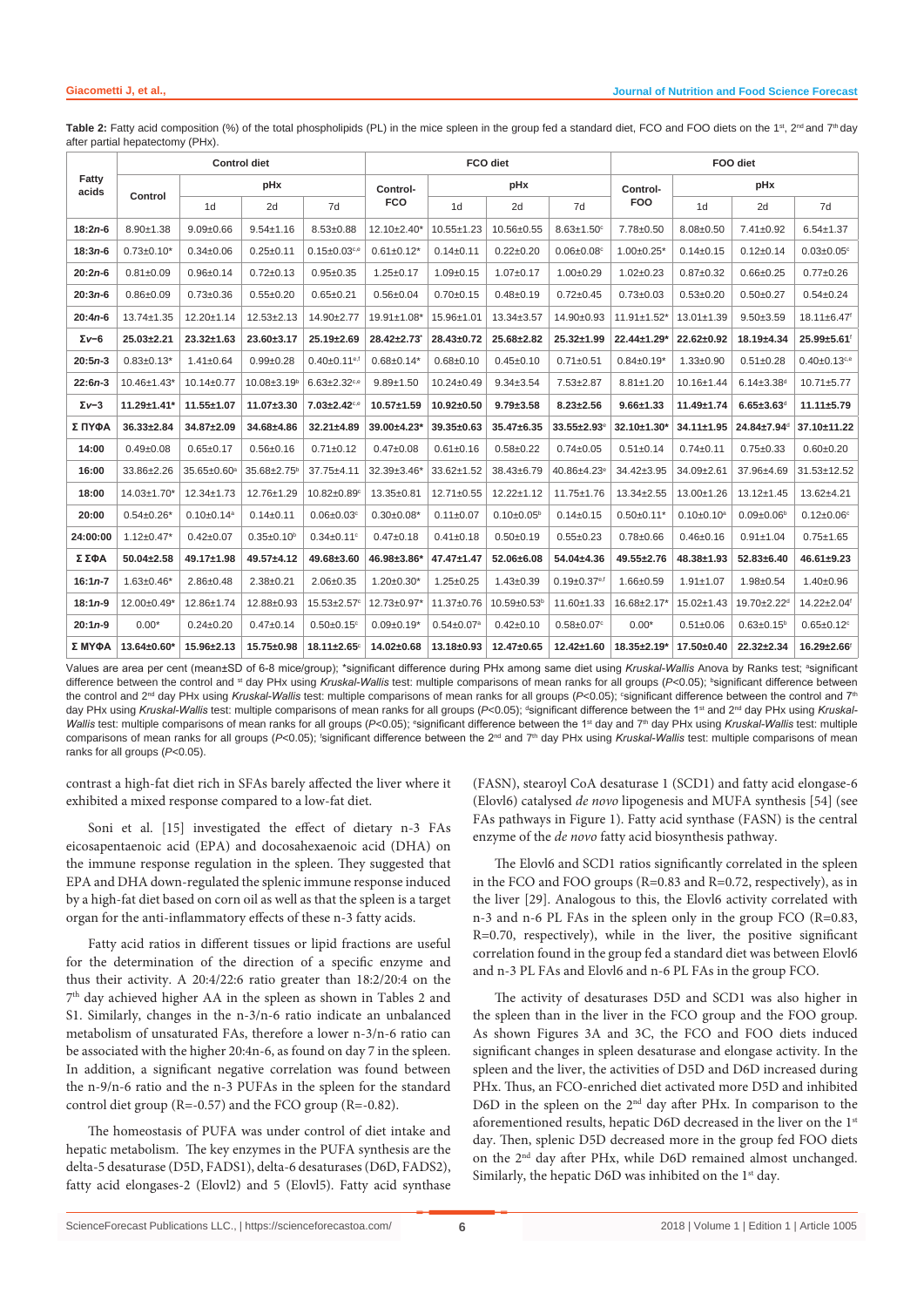It is necessary to point out that it the highest activity of Elovl6 was in the liver in the group fed with standard diet (Figure 3D) where the Elovl6 ratio was more than 3-fold higher than that of the FCO and FOO groups. As opposed to the liver, no significant changes were found in the activity of Elovl6 in the spleen in the group fed on a standard diet (Figure 3C). However, significant changes were found in the activity of Elovl6 during PHx in the spleen in the groups FCO and FOO (Figure 3C).

The SCD1 activity decreased in the spleen during PHx in the group fed an FCO diet. In comparison to this, an olive oil-enriched diet increased the activity of SCD1: in the spleen peaked on the 2<sup>nd</sup> day and in the liver on the day 7 after PHx (Figure 3C). In all administered diets, SCD1 showed maximal activity on the  $7<sup>th</sup>$  day after PHx in the liver (Figure 3D).

Recently, nutritional and tissue-specific regulation of elongase expression has been examined [55]. Chen et al. [56] observed significantly high transcript levels of bovine Elovl6 in adipose tissue and intestines and moderate levels in the lungs, stomach, spleen, kidney, liver and heart, and the lowest levels in the skeletal muscles among the tissues investigated. Some reports have demonstrated that Elovl6 is highly expressed in brown adipose tissue (BAT). Since BAT has the highest mitochondrial density of all tissues, it was proposed that Elov6 is a regulator of thermogenesis in the BAT [57]. Tan et al. [58] connected with the lipid composition of the adipose tissue upon development of obesity and the metabolic dysfunction of obesity, while the mechanism of incorporation of the majority of FAs into adipose tissue in the fed state was examined via the Elovl6, SCD1 and DNL indices. The oleate rich diet strongly suppressed fatty acid synthase (FAS), Elovl6 and SCD1 in the liver. These authors concluded that the oleate-rich diets reduced the expression of the mRNA expression of Elovl6 and SCD1 in the liver [58]. Elongase-5 (Elovl5) plays a key role in MUFA and PUFA synthesis and regulates hepatic triglyceride catabolism in obese C57BL/6J mice as demonstrated by Tripathy et al. [59]. Authors suggested Elovl5 as the target for the treatment of diet-induced hyperglycemia [60].

Our results confirm the transcriptomic results reported as showing a higher expression of Elovl6 in the liver as compared to that of the spleen.

If SCD1 is overexpressed, then it can increase intracellular MUFA and can lead to lipid accumulation in the liver. However, a suppressed SCD1 should decrease oleic acid and affect triacylglycerol (TAG) accumulation. That could suggest SCD1 as a target for cell stress response and induced apoptosis. A significant positive correlation was found here between SCD1 ratio and MUFA ( $R_{\text{Control}}$ =0.89,  $R_{\text{FCO}}$ =0.96,  $R_{FOO}$ =0.81), and SCD1 ratio and 18:1n-9 ( $R_{\text{Control}}$ =0.86,  $R_{FCO}$ =0.69,  $R_{EOO} = 0.75$ ) in the spleen in all diet groups.

In the study by Wang et al. [61], authors proposed the mechanism underlying FADS1 and its polymorphisms in modulating hepatic lipid deposition by altering gene transcription and controlling lipid composition in human livers. This work highlights a multilevel integrated omics (systems biology) approach to better understand causal mechanisms behind the genotype-phenotype associations as a perspective in improving or preventing hepatic fat accumulation and/ or other metabolic comorbidities.

During ageing, the membrane fatty acid profile changes with increased PUFAs. The liver and spleen in rodents are long-lived organs with a high degree of unsaturation (approximately 50% and 60%, respectively) and a different contribution of PUFA. The spleen has a lower peroxidability index (PI) and double bond index (DBI) compared with the liver.

Both administered oil-enriched diets significantly changed unsaturation and peroxidizability during PHx in the spleen as determined *via* the DBI and PI indices (Table S1).With the intake of the FCO enriched diet, DBI and PI decreased during PHx, however, intake of an FOO diet decreased DBI and PI on the 1<sup>st</sup> and 2<sup>nd</sup> days after PHx and then increased on the  $7<sup>th</sup>$  day. These parameters significantly correlated with n-3 PUFAs (R=0.86, R=0.88, R=0.93, respectively) in the spleen in the group fed on a standard diet, in the FCO group ( $R=0.96$ ,  $R=0.97$ ,  $R=0.97$ , respectively) and in the group FOO (R=0.90, R=0.94, R=0.96, respectively) (Tables S1 and S2). As reported previously, the liver showed a lower correlation between n-3 PUFAs and ACL, DBI and PI in all diet groups (Table S3) [29].

The membrane FAs profile is a criterion of the resistance to lipid peroxidation in the prediction of their longevities. The study Arranz et al. [62] used female BALB/c mice which were divided into three groups: adult (28 weeks), old (76 weeks) and exceptionally old (128 weeks). Membrane fatty acids composition were analyzed and the results showed significantly lower PI and lipoxidationderived protein damage in the brain and the spleen in the group of exceptionally old animals as compared with old animals and adult animals. However, the adaptation of membrane unsaturation of each cell, tissue and organ and organism to ageing, depending on surgical damage, diseases, recovery, possible dietary intervention, etc., will be opened with new research.

## **Conclusion**

The lipid metabolism is fundamental to the understanding of a number of human diseases and conditions. Therefore, fatty acid metabolism is an inevitable participant in a network of biological processes available for cellular metabolism. An integrative approach involving transcript identification, protein and lipid analysis in order to the betterment of understanding the physiological role of lipid metabolism in mammals as a biochemical system.

Here, we focused on fatty acid composition in polar lipids in the spleen and its response a) to stress induced by PHx, b) to the involvement of dietary fats in the modulation of phospholipid fatty acids.

The most abundant PL FA in the mice spleen was palmitic acid (16:0) as SFA, arachidonic acid (20:4n-6) as n-6 PUFA, docosahexaenoic acid (22:6n-3) as n-3 PUFA and oleic acid (18:1n-9) as n-9 MUFA, but only 22:6n-3 and 18:1n-9 was changed in the spleen during PHx.

A diet supplemented with 5% corn oil, rich in 18:2n-6 FA reduced 18:2n-6, pro-inflammatory abundant 20:4n-6 and increased endogenous palmitic acid in the spleen. In addition, a diet supplemented with 5% olive oil and rich in 18:1n-9, enhanced 20:4n-6 and reduced 18:1n-9. If the amount of dietary 18:2n-6 is low, desaturation is directed to 18:1n-9 (due to the high amount in the diet with olive oil).

These results confirmed the importance of diet in stress conditions such as liver damage, not only in the liver but also in others organs such as the spleen. In conclusion, despite the beneficial effect of diet, lipid homeostasis was regulated more by liver regeneration than a n-6 and n-9 diet after one-third PHx.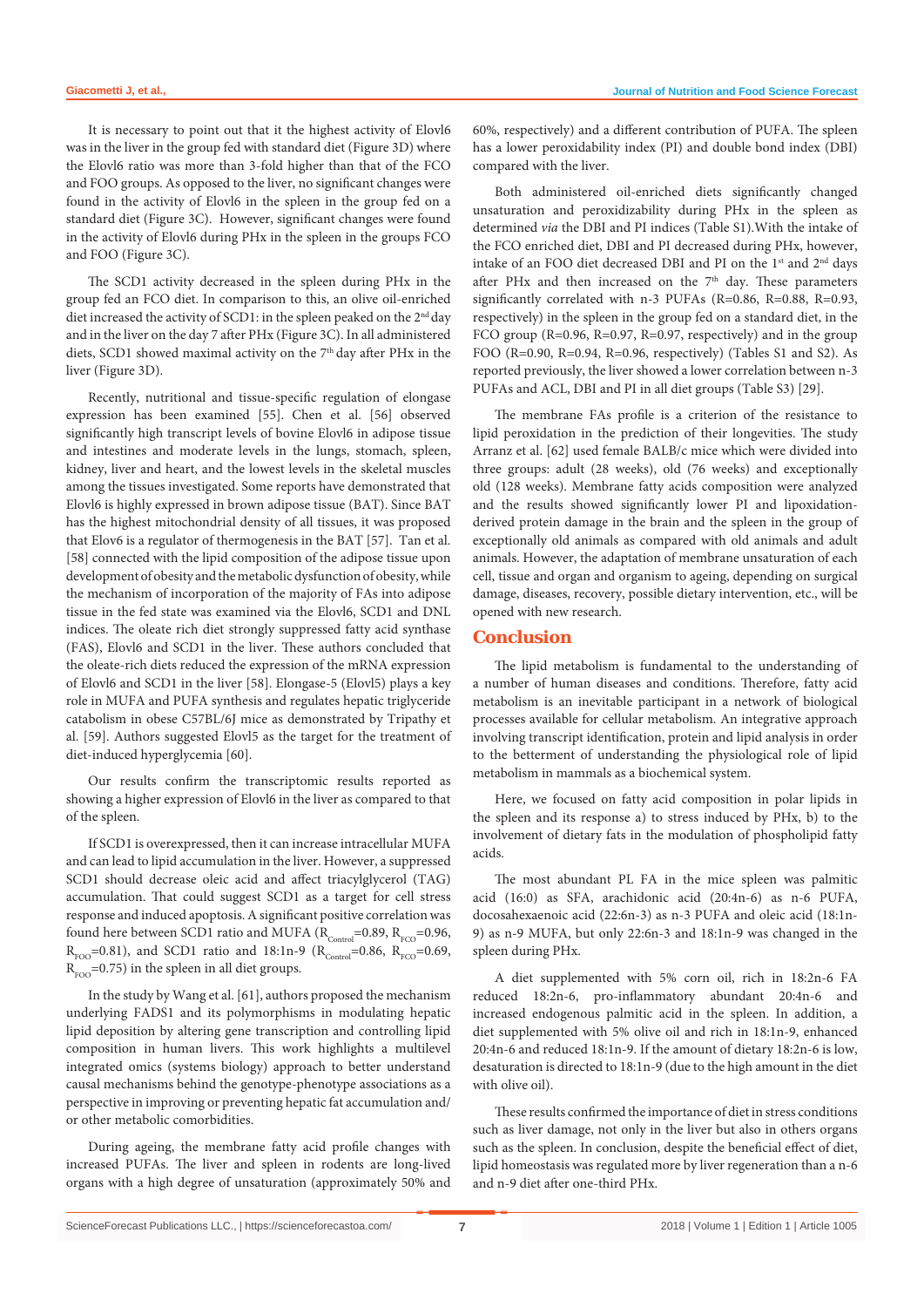The one-third PHx serves as a model for studying the regulation of PL FAs not only in the liver but also in the spleen.

#### **Acknowledgments**

This study was supported by the Croatian Ministry of Science, Projects No. 0062002, 062-0000000-0221 and 062-0621341-0061. None of the authors has conflicts of interest with respect to this work.

We thank Nadia Peraic, Katica Georgiu, Dolores Kovacic, Jadranka Eskinja, Ljubica Crnac for technical assistance.

#### **References**

- 1. [Li L, Duan M, Chen W, Jiang A, Li X, Yang J.et al. The spleen in liver](https://translational-medicine.biomedcentral.com/articles/10.1186/s12967-017-1214-8)  [cirrhosis: Revisiting an old enemy with novel targets. Journal of](https://translational-medicine.biomedcentral.com/articles/10.1186/s12967-017-1214-8)  [Translational Medicine. 2017; 15: 1–10.](https://translational-medicine.biomedcentral.com/articles/10.1186/s12967-017-1214-8)
- 2. [Akahoshi T, Hashizume M, Tanoue K, Shimabukuro R, Gotoh N,](https://www.ncbi.nlm.nih.gov/pubmed/11895554)  [Tomikawa M, et al. Role of the spleen in liver fibrosis in rats may be mediated](https://www.ncbi.nlm.nih.gov/pubmed/11895554)  [by transforming growth factor beta-1. Journal of Gastroenterology and](https://www.ncbi.nlm.nih.gov/pubmed/11895554)  [Hepatology. 2002; 17: 59–65.](https://www.ncbi.nlm.nih.gov/pubmed/11895554)
- 3. [Ueda S, Yamanoi A, Hishikawa Y, Dhar DK, Tachibana M and Nagasue N.](https://www.ncbi.nlm.nih.gov/pubmed/14615413)  [Transforming growth factor-beta1 released from the spleen exerts a growth](https://www.ncbi.nlm.nih.gov/pubmed/14615413)  [inhibitory effect on liver regeneration in rats. Laboratory Investigation.](https://www.ncbi.nlm.nih.gov/pubmed/14615413)  [2003; 83: 1595–1603.](https://www.ncbi.nlm.nih.gov/pubmed/14615413)
- 4. [Nakamura T and Mizuno S. The discovery of Hepatocyte Growth Factor](https://www.ncbi.nlm.nih.gov/pubmed/20551596)  [\(HGF\) and its significance for cell biology, life sciences and clinical](https://www.ncbi.nlm.nih.gov/pubmed/20551596)  [medicine. Proceedings of the Japan Academy, Series B: Physical and](https://www.ncbi.nlm.nih.gov/pubmed/20551596)  [Bological Sciences. 2010; 86: 588–610.](https://www.ncbi.nlm.nih.gov/pubmed/20551596)
- 5. [Morinaga A, Ogata T, Kage M, Kinoshita H and Aoyagi S. Comparison](https://www.ncbi.nlm.nih.gov/pubmed/20495641)  [of liver regeneration after a splenectomy and splenic artery ligation in a](https://www.ncbi.nlm.nih.gov/pubmed/20495641)  [dimethylnitrosamine-induced cirrhotic rat model. HPB. 2010; 12: 22–30.](https://www.ncbi.nlm.nih.gov/pubmed/20495641)
- 6. [Helling TS. Liver failure following partial hepatectomy. HPB. 2006; 8:](https://www.ncbi.nlm.nih.gov/pmc/articles/PMC2131683/)  [165–174.](https://www.ncbi.nlm.nih.gov/pmc/articles/PMC2131683/)
- 7. [Malik R, Selden C and Hodgson H. The role of non-parenchymal cells in](https://www.ncbi.nlm.nih.gov/pubmed/12468243)  [liver growth. Seminars in Cell & Developmental Biology. 2002; 13: 425-](https://www.ncbi.nlm.nih.gov/pubmed/12468243) [431.](https://www.ncbi.nlm.nih.gov/pubmed/12468243)
- 8. [Kurokawa T, Zheng YW and Ohkohchi N. Novel functions of platelets in](https://www.ncbi.nlm.nih.gov/pubmed/26632220)  [the liver. Journal of Gastroenterology and Hepatology \(Australia\). 2016;](https://www.ncbi.nlm.nih.gov/pubmed/26632220)  [31: 745–751.](https://www.ncbi.nlm.nih.gov/pubmed/26632220)
- 9. [Clarke SD, Armstrong MK, Jump DB. Dietary polyunsaturated fats](https://www.ncbi.nlm.nih.gov/pubmed/2313387)  [uniquely suppress rat liver fatty acid synthase and S14 mRNA content. The](https://www.ncbi.nlm.nih.gov/pubmed/2313387)  [Journal of Nutrition. 1990; 120: 225-231.](https://www.ncbi.nlm.nih.gov/pubmed/2313387)
- 10. [Clarke SD, Jump DB. Dietary polyunsaturated fatty acid regulation of gene](https://www.annualreviews.org/doi/10.1146/annurev.nu.14.070194.000503)  [transcription. Annual Review of Nutrition.1994; 14: 83-98.](https://www.annualreviews.org/doi/10.1146/annurev.nu.14.070194.000503)
- 11. [WHO. Fats and fatty acids in human nutrition. Roma, Italy. 2010.](http://www.who.int/nutrition/publications/nutrientrequirements/fatsandfattyacids_humannutrition/en/)
- 12. [Arab L. Biomarkers of Nutritional Exposure and Nutritional Status.](https://academic.oup.com/jn/article/133/3/873S/4688049)  [Journal of Nutrition. 2003; 133: 925S–932S.](https://academic.oup.com/jn/article/133/3/873S/4688049)
- 13. [Jump DB. Fatty Acid Regulation of Gene Transcription. Critical Reviews](https://www.tandfonline.com/doi/abs/10.1080/10408360490278341)  [in Clinical Laboratory Sciences. 2004; 41: 41-78.](https://www.tandfonline.com/doi/abs/10.1080/10408360490278341)
- 14. [Giacometti J, MilinČ, Tota M, Ćuk M and Radosević-Stašić B.](https://hrcak.srce.hr/index.php?show=clanak&id_clanak_jezik=49)  [Incorporation of fatty acids into tissue phospholipids in mice fed with diets](https://hrcak.srce.hr/index.php?show=clanak&id_clanak_jezik=49)  [rich in n-9 and n-6 fatty acids. Croatica Chemica Acta. 2005; 78: 397-404.](https://hrcak.srce.hr/index.php?show=clanak&id_clanak_jezik=49)
- 15. [Soni N, Ross A, Scheers N, Savolainen O, Nookaew I, Gabrielsson B, et](https://www.ncbi.nlm.nih.gov/pmc/articles/PMC5295094/)  [al. Splenic Immune Response Is Down-Regulated in C57BL/6J Mice Fed](https://www.ncbi.nlm.nih.gov/pmc/articles/PMC5295094/)  [Eicosapentaenoic Acid and Docosahexaenoic Acid Enriched High Fat](https://www.ncbi.nlm.nih.gov/pmc/articles/PMC5295094/)  [Diet. Nutrients. 2017; 9: 50.](https://www.ncbi.nlm.nih.gov/pmc/articles/PMC5295094/)
- 16. [Swiatkiewicz S, Arczewska-Wlosek A and Jozefiak D. The relationship](https://www.sciencedirect.com/science/article/pii/S1871141315003558)  [between dietary fat sources and immune response in poultry and pigs: An](https://www.sciencedirect.com/science/article/pii/S1871141315003558)  [updated review. Livestock Science. 2015; 180: 237-246.](https://www.sciencedirect.com/science/article/pii/S1871141315003558)
- 17. [de Jong AJ, Kloppenburg M, Toes REM and Ioan-Facsinay A. Fatty acids,](https://www.frontiersin.org/articles/10.3389/fimmu.2014.00483/full)  [lipid mediators, and T-cell function. Frontiers in Immunology. 2014; 5:](https://www.frontiersin.org/articles/10.3389/fimmu.2014.00483/full)  [3–9.](https://www.frontiersin.org/articles/10.3389/fimmu.2014.00483/full)
- 18. [Sing V, Chassaing B, Limin Z, Yeaoh B, Xiao X, Kumar M, et al.](https://www.ncbi.nlm.nih.gov/pubmed/26525535)  [Microbiota-Dependent Hepatic Lipogenesis Mediated by Stearoyl CoA](https://www.ncbi.nlm.nih.gov/pubmed/26525535)  [Desaturase 1 \(SCD1\) Promotes Metabolic Syndrome in TLR5-Deficient](https://www.ncbi.nlm.nih.gov/pubmed/26525535)  [Mice. Cell Metabolism. 2015; 22: 983–996.](https://www.ncbi.nlm.nih.gov/pubmed/26525535)
- 19. [Cani PD, Bibiloni R, Knauf C, Neyrinck AM and Delzenne NM. Changes](https://www.ncbi.nlm.nih.gov/pubmed/18305141)  [in gut microbiota control metabolic diet–induced obesity and diabetes in](https://www.ncbi.nlm.nih.gov/pubmed/18305141)  [mice. Diabetes. 2008; 57: 1470–1481.](https://www.ncbi.nlm.nih.gov/pubmed/18305141)
- 20. [Moreira AP, Texeira TF, Ferreira AB, PeluzioMdo C and AlfenasRde C.](https://www.ncbi.nlm.nih.gov/pubmed/22717075)  [Influence of a high-fat diet on gut microbiota, intestinal permeability and](https://www.ncbi.nlm.nih.gov/pubmed/22717075)  [metabolic endotoxaemia. British Journal of Nutrition. 2012; 108: 801–809.](https://www.ncbi.nlm.nih.gov/pubmed/22717075)
- 21. [Yaqoob P, Newsholme EA andCalder PC. The effect of dietary lipid](https://www.ncbi.nlm.nih.gov/pubmed/7835924)  [manipulation on rat lymphocytesubsets and proliferation. Immunology.](https://www.ncbi.nlm.nih.gov/pubmed/7835924)  [1994; 82: 603-610.](https://www.ncbi.nlm.nih.gov/pubmed/7835924)
- 22. [Yaqoob P and Calder PC. The effects of dietary lipid manipulation on the](https://www.ncbi.nlm.nih.gov/pubmed/8580371)  [production of murine T-cell-derived cytokines. Cytokine. 1995; 7: 548-](https://www.ncbi.nlm.nih.gov/pubmed/8580371) [553.](https://www.ncbi.nlm.nih.gov/pubmed/8580371)
- 23. [Hughes DA, Pinder AC, Piper Z, Johnson IT and Lund EK. Fish oil](https://www.ncbi.nlm.nih.gov/pubmed/8561070)  [supplementation inhibits the expression of major histocompatibility](https://www.ncbi.nlm.nih.gov/pubmed/8561070)  [complex class II molecules and adhesion molecules on human monocytes.](https://www.ncbi.nlm.nih.gov/pubmed/8561070)  [The American Journal of Clinical Nutrition.1996; 63: 267-272.](https://www.ncbi.nlm.nih.gov/pubmed/8561070)
- 24. [Calder PC, Bond JA, Harvey DJ, Gordon S and Newsholme EA. Uptake and](https://www.ncbi.nlm.nih.gov/pmc/articles/PMC1131659/)  [incorporation of saturated and unsaturated fatty acids into macrophage](https://www.ncbi.nlm.nih.gov/pmc/articles/PMC1131659/)  [lipids and their effect upon macrophage adhesion and phagocytosis.](https://www.ncbi.nlm.nih.gov/pmc/articles/PMC1131659/)  [Biochemical Journal. 1990; 269: 807-814.](https://www.ncbi.nlm.nih.gov/pmc/articles/PMC1131659/)
- 25. [de Pablo MA, Ortega E, Gallego AM, Alvarez C, Pancorbo PL and](http://europepmc.org/abstract/med/9591234)  [Alvarez de Cienfuegos G. The effect of dietary fatty acid manipulation](http://europepmc.org/abstract/med/9591234)  [on phagocytic activity and cytokine production by peritoneal cells from](http://europepmc.org/abstract/med/9591234)  [Balb/c mice. Journal of Nutritional Science and Vitaminology. 1998; 44:](http://europepmc.org/abstract/med/9591234)  [57-67.](http://europepmc.org/abstract/med/9591234)
- 26. [Yaqoob P, Newsholme EA and Calder PC. Inhibition of natural killer cell](https://www.sciencedirect.com/science/article/abs/pii/0165247894901406)  [activity by dietary lipids. Immunology Letters. 1994; 41: 241-247.](https://www.sciencedirect.com/science/article/abs/pii/0165247894901406)
- 27. [Jeffery NM, Yaqoob P, Newsholme EA and Calder PC. The effects of olive](https://www.karger.com/Article/Abstract/177898)  [oil upon rat serum lipid levels and lymphocyte functions appear to be due](https://www.karger.com/Article/Abstract/177898)  [to oleic acid. Annals of Nutrition and Metabolism. 1996; 40: 71-80.](https://www.karger.com/Article/Abstract/177898)
- 28. [Yaqoob P, Knapper JA, Webb DH, Williams CM, Newsholme EA and](https://www.ncbi.nlm.nih.gov/pubmed/9440387)  [Calder PC. Effect of olive oil on immune function in middle-aged men.](https://www.ncbi.nlm.nih.gov/pubmed/9440387)  [The American Journal of Clinical Nutrition. 1998; 67: 129-135.](https://www.ncbi.nlm.nih.gov/pubmed/9440387)
- 29. [Giacometti J, Buretić-Tomljanović A, MilinČ, Ćuk M and Radošević-](https://www.scirp.org/Journal/PaperInformation.aspx?paperID=17526&)[Stašić B. Olive and Corn Oil Enriched Diets Changed the Phospholipid](https://www.scirp.org/Journal/PaperInformation.aspx?paperID=17526&)  [Fatty Acid Composition in Mice Liver after One-Third Hepatectomy.](https://www.scirp.org/Journal/PaperInformation.aspx?paperID=17526&)  [Food and Nutrition Sciences. 2012; 3: 240–248.](https://www.scirp.org/Journal/PaperInformation.aspx?paperID=17526&)
- 30. [EEC Directive 2568. 1991; No. L248.](https://eur-lex.europa.eu/legal-content/EN/TXT/?uri=CELEX%3A01991R2568-20151016)
- 31. [Folch J, Lees M and Stanley GHS. A simple method for the isolation](https://www.ncbi.nlm.nih.gov/pubmed/13428781)  [and purification of total lipids from animal tissues. Journal of Biological](https://www.ncbi.nlm.nih.gov/pubmed/13428781)  [Chemistry. 1957; 226: 497-509.](https://www.ncbi.nlm.nih.gov/pubmed/13428781)
- 32. [Giacometti J, Milosevic A and Milin Č. Gas chromatographic determination](https://www.sciencedirect.com/science/article/pii/S0021967302011597)  [of fatty acids contained in different lipid classes after their separation by](https://www.sciencedirect.com/science/article/pii/S0021967302011597)  [solid-phase extraction. Journal of Chromatography A. 2002; 976: 47-54.](https://www.sciencedirect.com/science/article/pii/S0021967302011597)
- 33. [Thijssen MA, Malpuech-Brugere C, Gregoire S, Chardigny JM, Sebedio](https://link.springer.com/article/10.1007%2Fs11745-005-1368-2)  [JL and Mensink RP. Effects of specific CLA isomers on plasma fatty acid](https://link.springer.com/article/10.1007%2Fs11745-005-1368-2)  [profile and expression of desaturases in humans. Lipids. 2005; 40: 137-145.](https://link.springer.com/article/10.1007%2Fs11745-005-1368-2)
- 34. [Pamplona R, Portero-Otín M, Riba D, Ruiz C, Prat J, Bellmunt MJ, et](https://www.ncbi.nlm.nih.gov/pubmed/9788245)  [al. Mitochondrial membrane peroxidizability index is inversely related](https://www.ncbi.nlm.nih.gov/pubmed/9788245)  [to maximum life span in mammals. Journal of Lipid Research.1998.39:](https://www.ncbi.nlm.nih.gov/pubmed/9788245)  [1989–1994.](https://www.ncbi.nlm.nih.gov/pubmed/9788245)